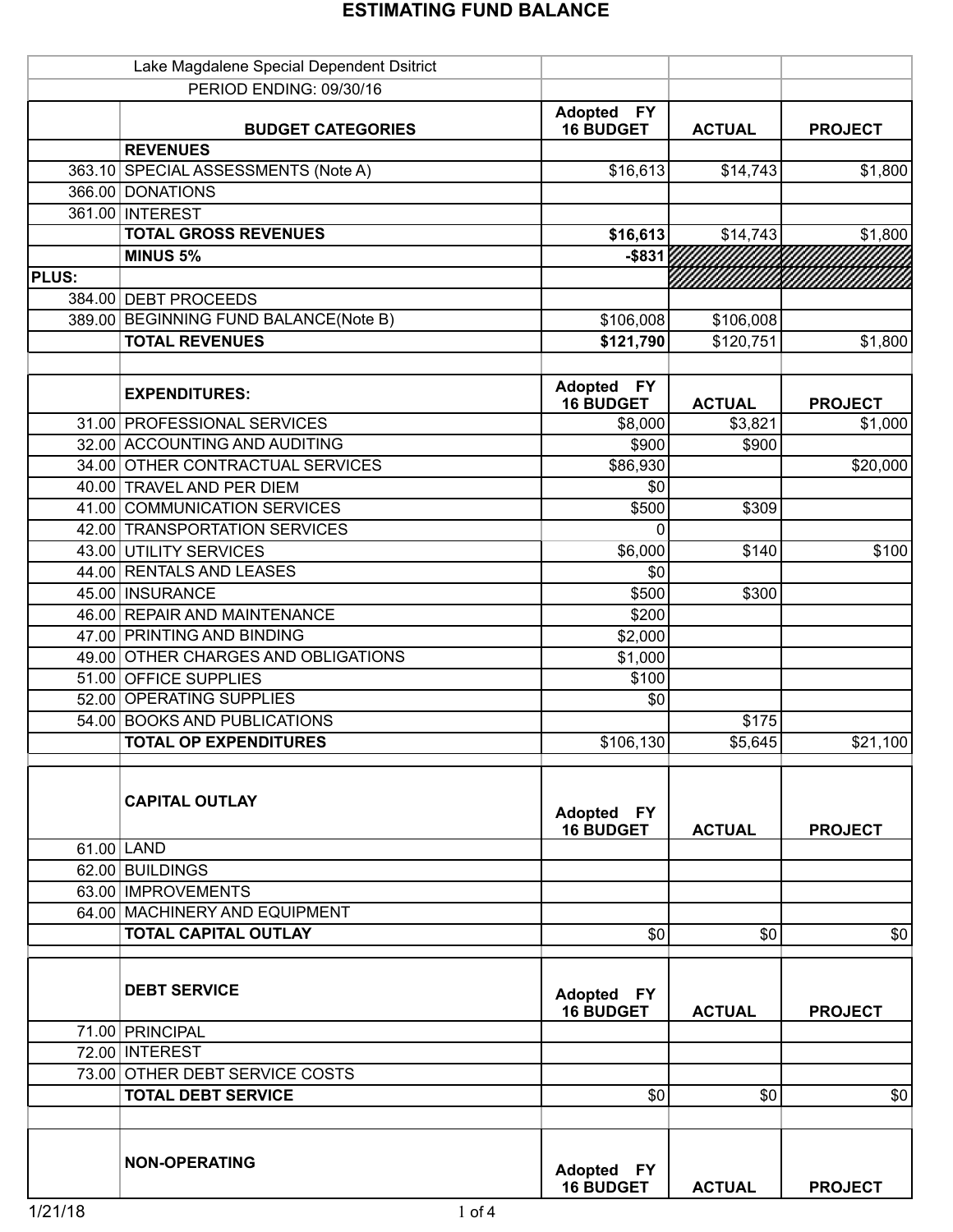|        | 90.93 BUDGET TRANSFERS (Note C)                                                                                                                          |           |               |                |
|--------|----------------------------------------------------------------------------------------------------------------------------------------------------------|-----------|---------------|----------------|
|        | 90.99 RESERVE FOR FUTURE CAPITAL (Note C)                                                                                                                |           |               |                |
|        | 90.99 RESERVE FOR CONTINGENCY (Note C)                                                                                                                   |           |               | exerxer        |
|        | <b>TOTAL NON-OPERATING</b>                                                                                                                               | \$0       |               |                |
|        | <b>TOTAL EXPEND AND NON-OPERATING</b>                                                                                                                    | \$106,130 | \$5,645       | \$21,100       |
|        |                                                                                                                                                          |           |               |                |
|        | <b>SUMMARY OF FY 16 FUND BALANCE</b>                                                                                                                     |           | <b>ACTUAL</b> | <b>PROJECT</b> |
|        | $FY$ 16 REVENUE: TOTAL =                                                                                                                                 |           | \$120,751     | \$1,800        |
|        | <b>MINUS: FY 16 EXPENDITURES: TOTAL =</b>                                                                                                                |           | \$5,645       | \$21,100       |
|        | <b>ESTIMATED FUND BALANCE =</b>                                                                                                                          |           | \$115,106     | $-$19,300$     |
|        |                                                                                                                                                          |           |               |                |
| NOTES: |                                                                                                                                                          |           |               |                |
|        | (A) In "ACTUAL" column, use actual amount deposited to district account by Tax Collector's Office.                                                       |           |               |                |
| (B)    | In "ACTUAL" column, enter the total fund balance amount from FY 15 audited financial statement. This includes all amou<br>reserved for capital projects. |           |               |                |
|        | There can be NO direct expenditures from any of these categories.<br>(C)                                                                                 |           |               |                |
|        |                                                                                                                                                          |           |               |                |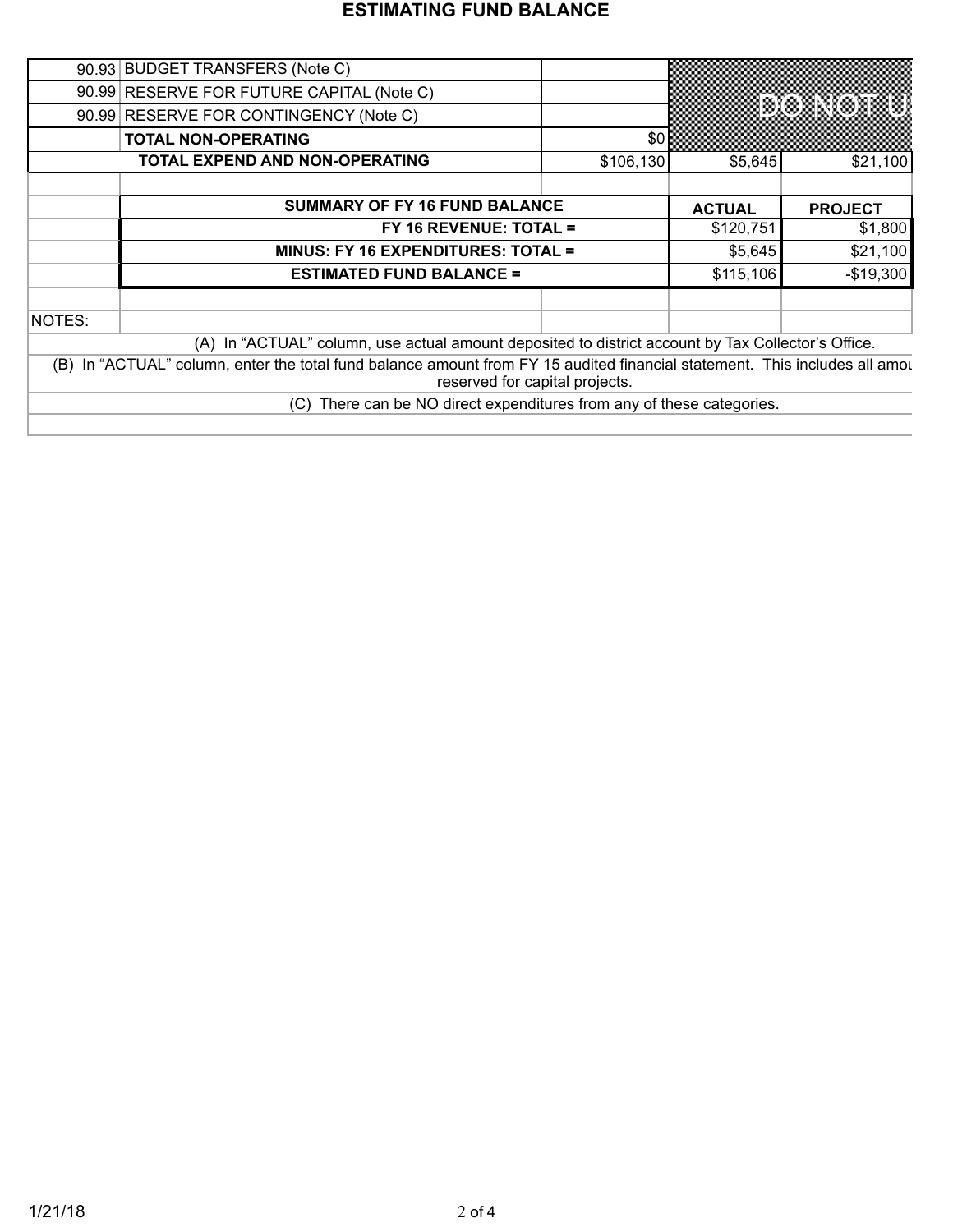| TOTAL                |
|----------------------|
|                      |
| \$16,543             |
| \$0                  |
| \$0                  |
| $\overline{$16,543}$ |
|                      |
|                      |
|                      |
| \$0                  |
| \$106,008            |
| \$122,551            |
|                      |
| TOTAL                |
| \$4,821              |
| \$900                |
| \$20,000             |
| \$0                  |
| \$309                |
|                      |
| \$0                  |
| \$240                |
| \$0                  |
| \$300                |
| $\sqrt[6]{9}$        |
| \$0                  |
| \$0                  |
| \$0                  |
| \$0                  |
| \$175                |
| $\overline{$}26,745$ |
|                      |
|                      |
| <b>TOTAL</b>         |
| \$0                  |
| $\overline{\$0}$     |
| $\overline{\$0}$     |
| \$0                  |
| $\overline{50}$      |
|                      |
|                      |
|                      |
| TOTAL                |
| $\sqrt{6}$           |
| \$0                  |
| $\sqrt{6}$           |
| \$0                  |
|                      |
|                      |
|                      |
|                      |
| TOTAL                |

1/21/18 3 of 4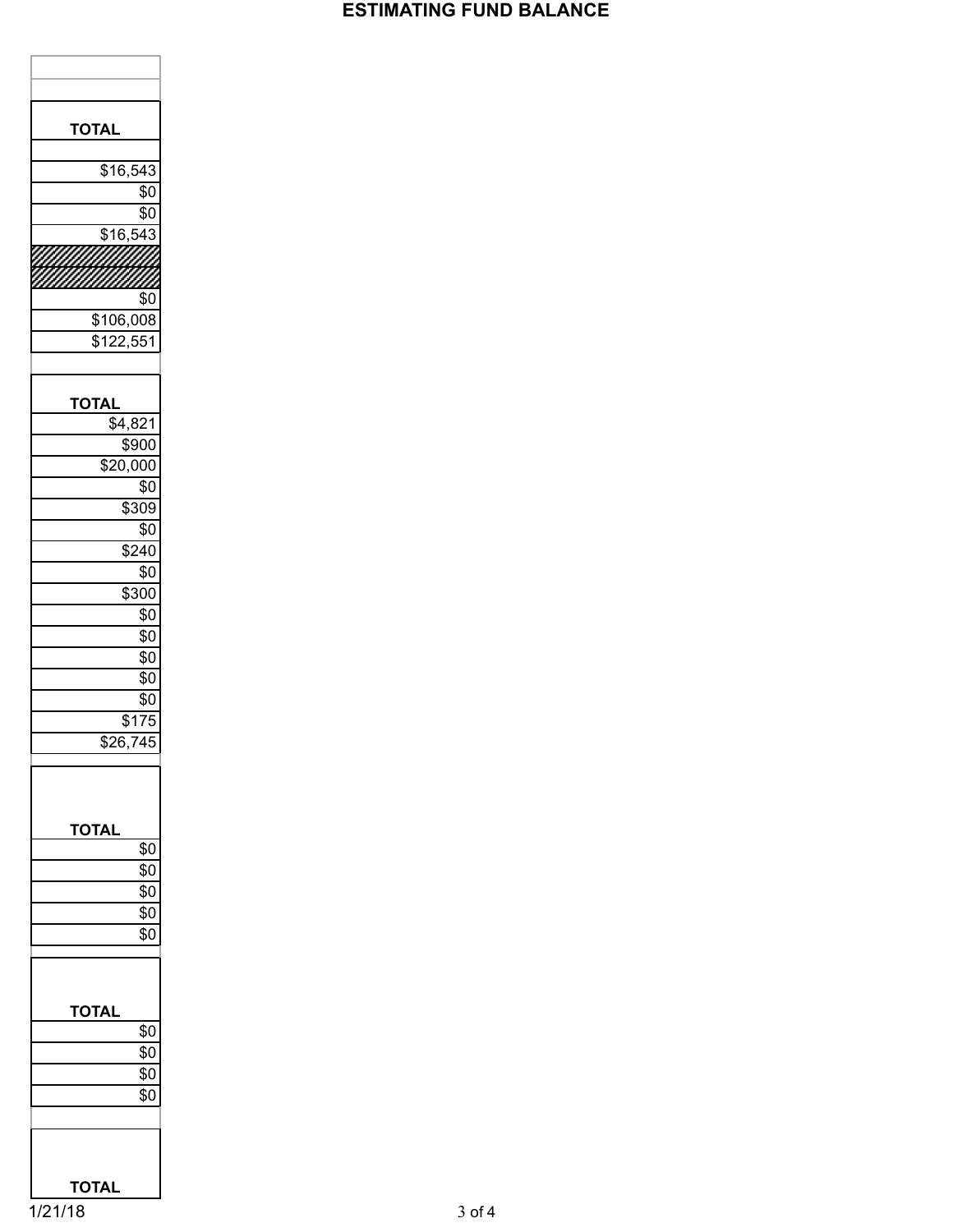

ints even those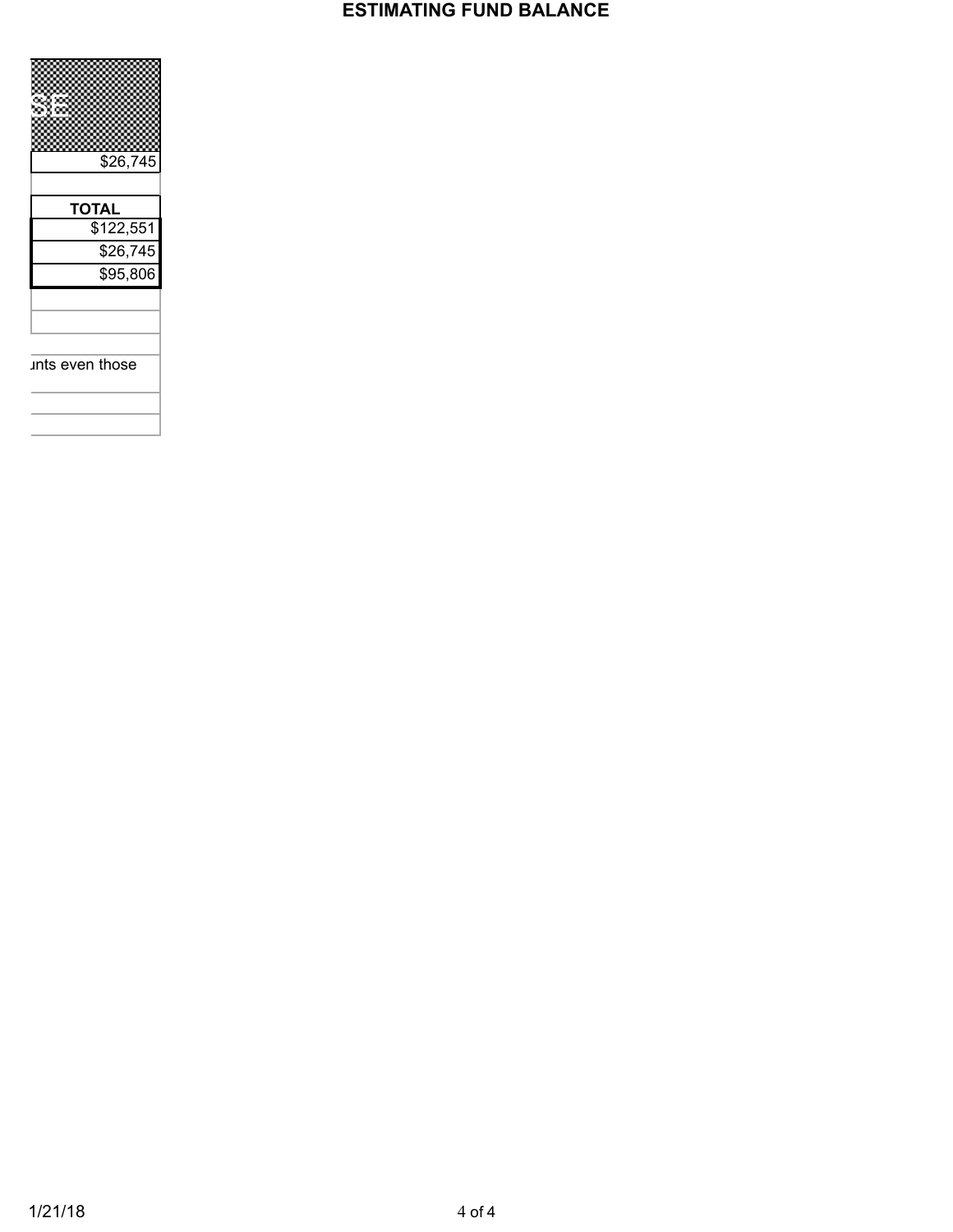| Lake Magdalene Special Dependent District |                                                                   |  |  |
|-------------------------------------------|-------------------------------------------------------------------|--|--|
|                                           | <b>BUDGET CATEGORIES</b>                                          |  |  |
|                                           | <b>REVENUES</b>                                                   |  |  |
|                                           | 363.10 SPECIAL ASSESSMENTS                                        |  |  |
|                                           | 366.00 DONATIONS                                                  |  |  |
|                                           | 361.00 INTEREST                                                   |  |  |
|                                           | <b>TOTAL GROSS REVENUES</b>                                       |  |  |
|                                           | MINUS <sub>5%</sub>                                               |  |  |
| <b>PLUS:</b>                              |                                                                   |  |  |
|                                           | 384.00 DEBT PROCEEDS                                              |  |  |
|                                           | 389.90 EST BEGINNING FUND BALANCE                                 |  |  |
|                                           | <b>TOTAL REVENUES</b>                                             |  |  |
|                                           |                                                                   |  |  |
|                                           | <b>EXPENDITURES:</b>                                              |  |  |
|                                           | 31.00 PROFESSIONAL SERVICES                                       |  |  |
|                                           | 32.00 ACCOUNTING AND AUDITING                                     |  |  |
|                                           | 34.00 OTHER CONTRACTUAL SERVICES                                  |  |  |
|                                           | 40.00 TRAVEL AND PER DIEM                                         |  |  |
|                                           | 41.00 COMMUNICATION SERVICES                                      |  |  |
|                                           | 43.00 UTILITY SERVICES                                            |  |  |
|                                           | 44.00 RENTALS AND LEASES                                          |  |  |
|                                           | 45.00 INSURANCE                                                   |  |  |
|                                           | 46.00 REPAIR AND MAINTENANCE                                      |  |  |
|                                           | 47.00 PRINTING AND BINDING                                        |  |  |
|                                           | 49.00 OTHER CHARGES AND OBLIGATIONS                               |  |  |
|                                           | 51.00 OFFICE SUPPLIES                                             |  |  |
|                                           | 52.00 OPERATING SUPPLIES                                          |  |  |
|                                           | 54.00 BOOKS AND PUBLICATIONS                                      |  |  |
|                                           | <b>TOTAL OP EXPENDITURES</b>                                      |  |  |
|                                           |                                                                   |  |  |
|                                           | <b>CAPITAL OUTLAY</b>                                             |  |  |
|                                           | 61.00 LAND                                                        |  |  |
|                                           | 62.00 BUILDINGS                                                   |  |  |
|                                           | 63.00 IMPROVEMENTS                                                |  |  |
|                                           | 64.00 MACHINERY AND EQUIPMENT                                     |  |  |
|                                           | <b>TOTAL CAPITAL OUTLAY</b>                                       |  |  |
|                                           |                                                                   |  |  |
|                                           | <b>DEBT SERVICE</b>                                               |  |  |
|                                           | 71.00 PRINCIPAL<br>72.00 INTEREST                                 |  |  |
|                                           | 73.00 OTHER DEBT SERVICE COSTS                                    |  |  |
|                                           |                                                                   |  |  |
|                                           | <b>TOTAL DEBT SERVICE</b>                                         |  |  |
|                                           |                                                                   |  |  |
|                                           | <b>NON-OPERATING</b><br>99.01 BUDGET TRANSFERS                    |  |  |
|                                           |                                                                   |  |  |
|                                           | 99.02 RESERVE FOR FUTURE CAPITAL<br>99.03 RESERVE FOR CONTINGENCY |  |  |
|                                           |                                                                   |  |  |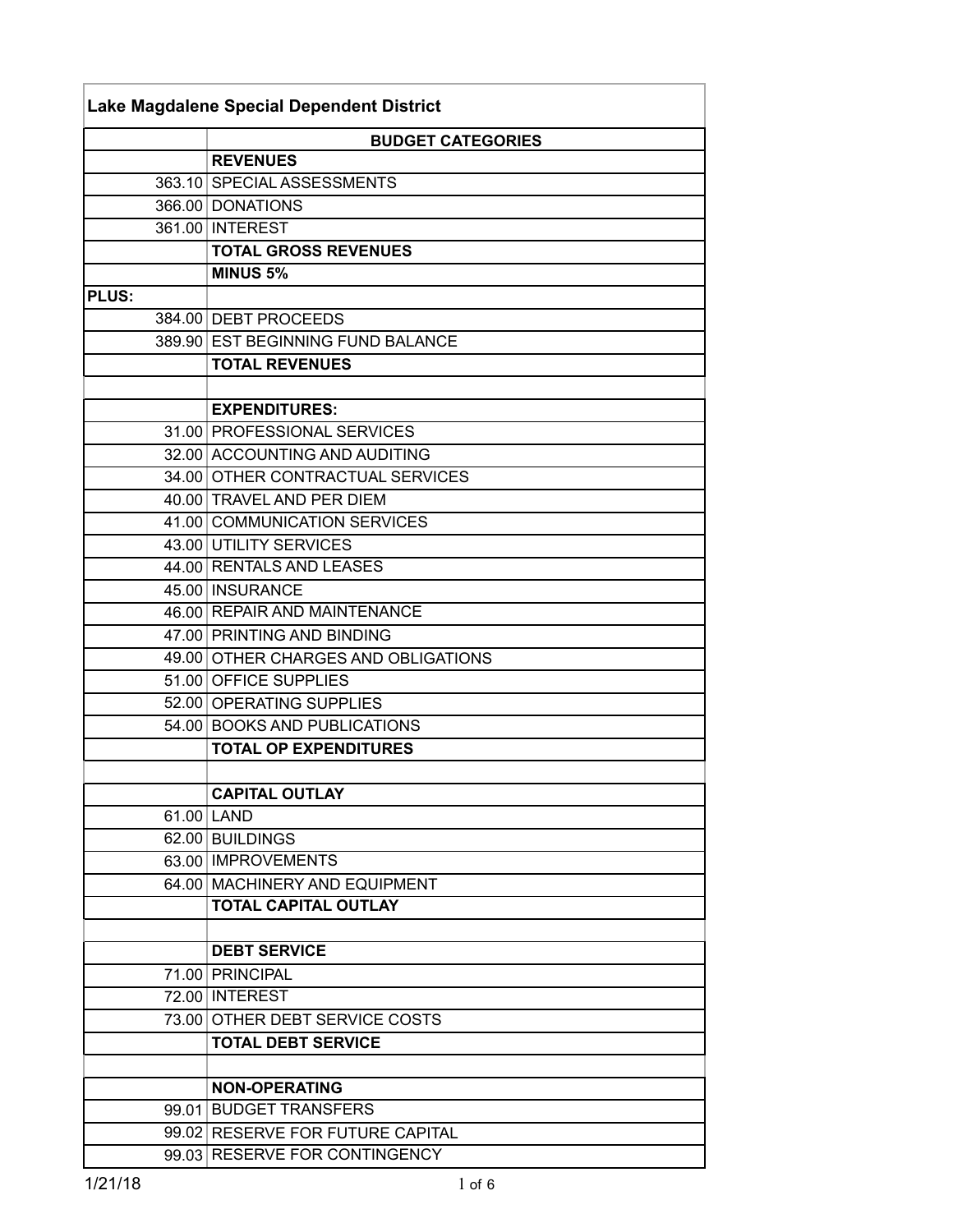| <b>TOTAL NON-OPERATING</b>                |
|-------------------------------------------|
| TOTAL EXPEND AND NON-OPERATING            |
| <b>Revenues Minus Expenditures Equals</b> |
| <b>BACKUP SCHEDULES</b>                   |
| Show in the area below, how line items    |
|                                           |
| 363.10 SPECIAL ASSESSMENTS                |
| 366.00 DONATIONS                          |
| 361.00 INTEREST                           |
| 31.00 PROFESSIONAL SERVICES               |
| 32.00 ACCOUNTING AND AUDITING             |
| 34.00 OTHER CONTRACTUAL SERVICES          |
| 40.00 TRAVEL AND PER DIEM                 |
| 41.00 COMMUNICATION SERVICES              |
| 43.00 UTILITY SERVICES                    |
| 44.00 RENTALS AND LEASES                  |
| 45.00 INSURANCE                           |
| 46.00 REPAIR AND MAINTENANCE              |
| 47.00 PRINTING AND BINDING                |
| 49.00 OTHER CHARGES AND OBLIGATIONS       |
| 51.00 OFFICE SUPPLIES                     |
| 52.00 OPERATING SUPPLIES                  |
| 54.00 BOOKS AND PUBLICATIONS              |
| 71.00 PRINCIPAL                           |
| 72.00 INTEREST                            |
| 73.00 OTHER DEBT SERVICE COSTS            |
| 99.01 BUDGET TRANSFERS                    |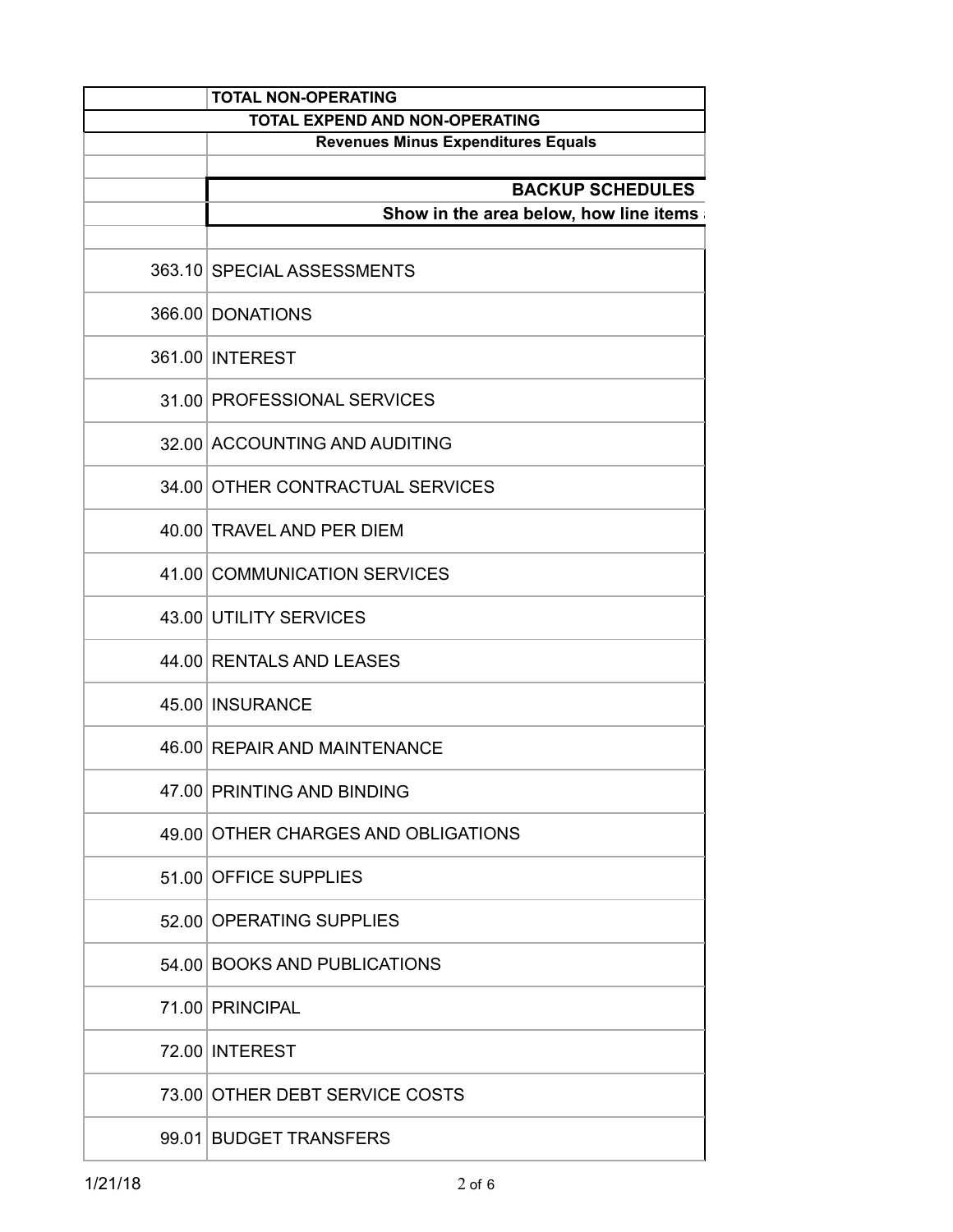| 99.02 RESERVE FOR FUTURE CAPITAL |
|----------------------------------|
| 99.03 RESERVE FOR CONTINGENCY    |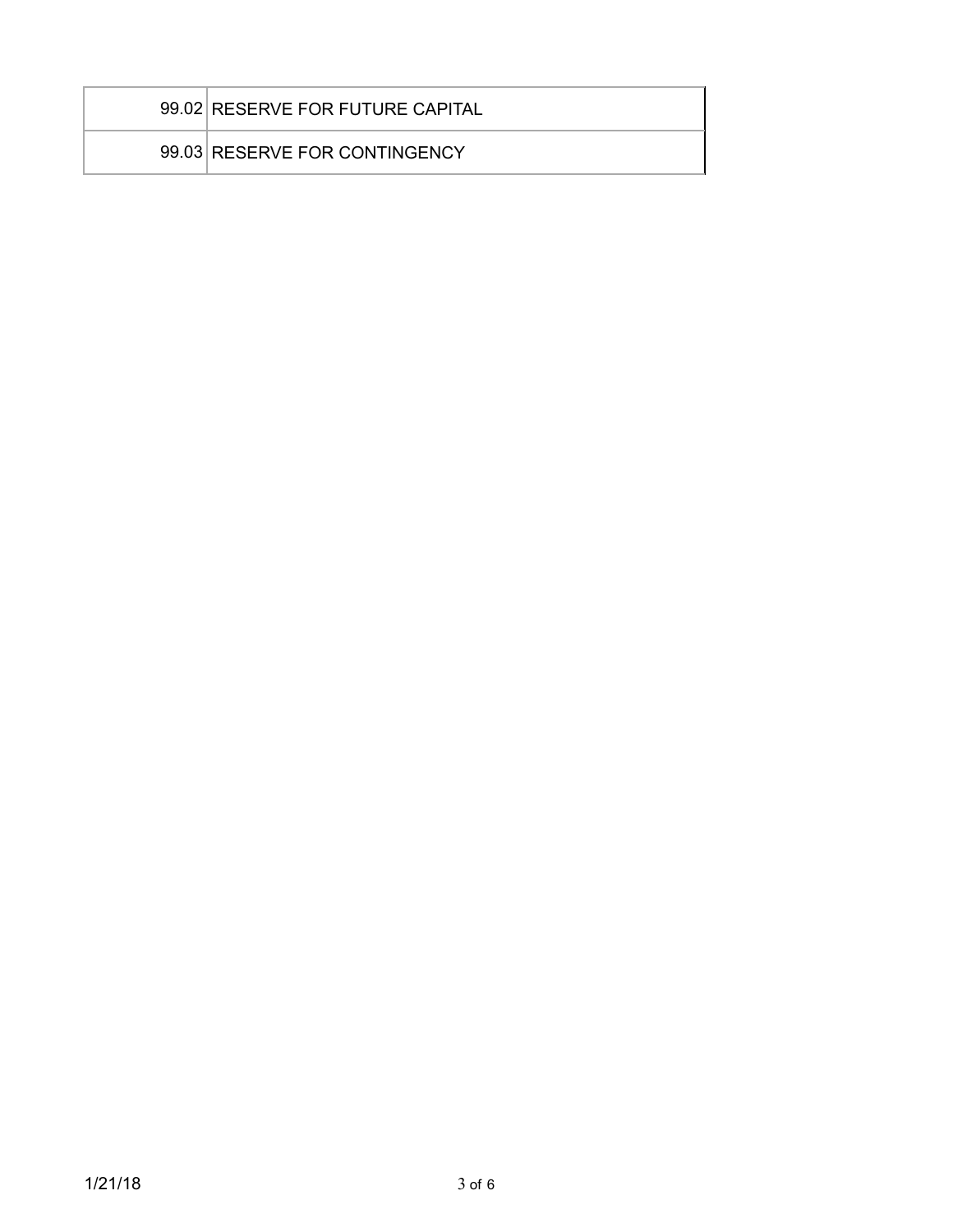| FY 17 BUDGET            |  |
|-------------------------|--|
|                         |  |
| \$33,300                |  |
|                         |  |
|                         |  |
| \$33,300                |  |
| $-$1,665$               |  |
|                         |  |
|                         |  |
| \$95,806                |  |
| \$127,441               |  |
|                         |  |
|                         |  |
| FY 17 BUDGET<br>\$8,000 |  |
| \$900                   |  |
| \$106,909               |  |
| \$0                     |  |
| \$500                   |  |
| \$6,000                 |  |
| \$0                     |  |
| $\overline{$500}$       |  |
| \$200                   |  |
|                         |  |
| \$2,000<br>\$1,000      |  |
|                         |  |
| \$100<br>\$0            |  |
|                         |  |
| \$0                     |  |
| \$126,109               |  |
|                         |  |
| FY 17 BUDGET            |  |
|                         |  |
|                         |  |
| \$0                     |  |
|                         |  |
| \$0                     |  |
|                         |  |
| FY 17 BUDGET            |  |
|                         |  |
|                         |  |
|                         |  |
| \$0                     |  |
|                         |  |
| FY 17 BUDGET            |  |
| \$1,332                 |  |
|                         |  |
|                         |  |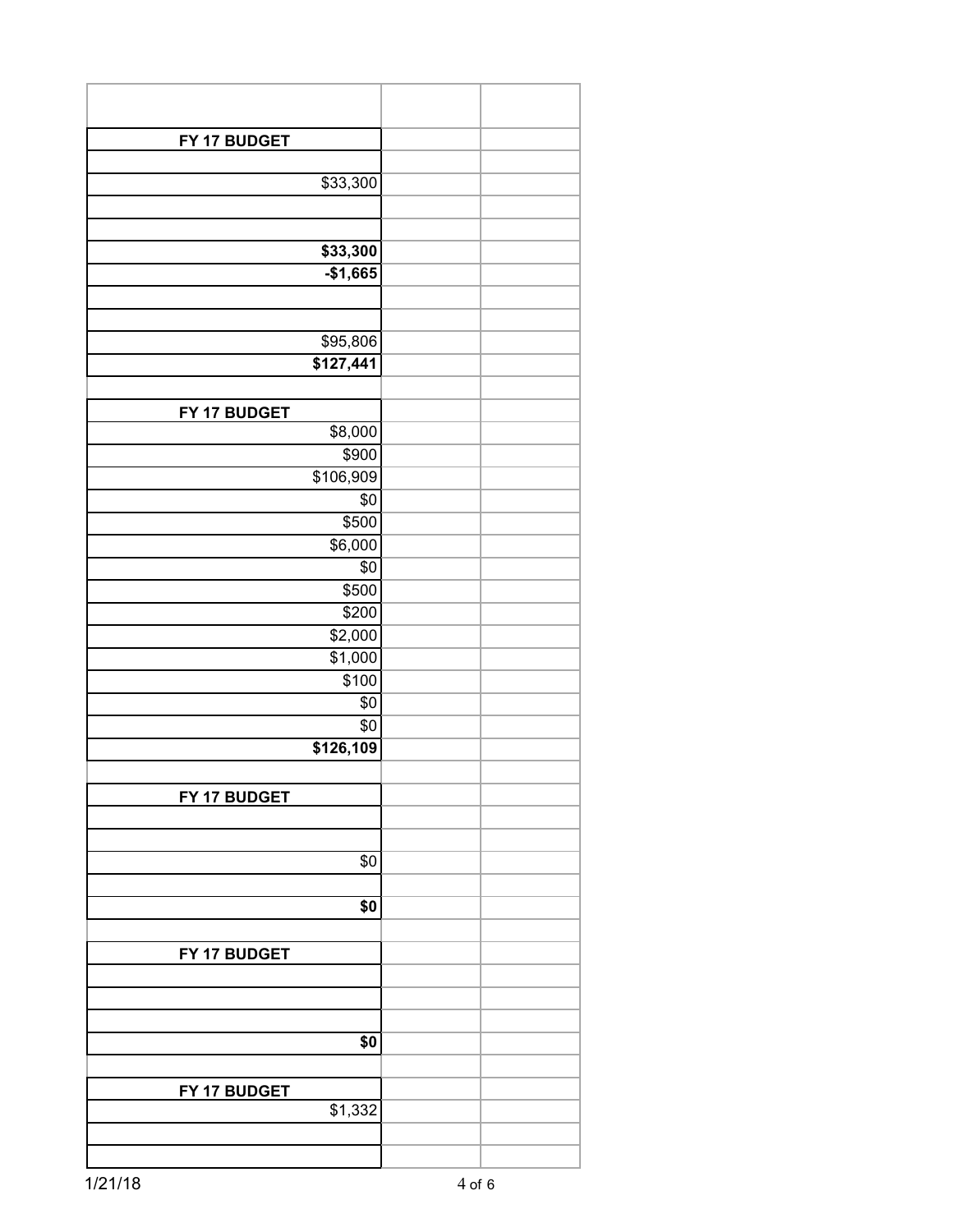| \$1,332                         |  |  |
|---------------------------------|--|--|
| $\sqrt{$127,441}$               |  |  |
| \$0                             |  |  |
|                                 |  |  |
| are calculated:                 |  |  |
| Net 444 units@\$75/ unit        |  |  |
| Est. based on prior year actual |  |  |
| Est. based on prior year actual |  |  |
| Est. based on prior year actual |  |  |
| Est. based on prior year actual |  |  |
| Est. based on prior year actual |  |  |
| Est. based on prior year actual |  |  |
| Est. based on prior year actual |  |  |
| Est. based on prior year actual |  |  |
| Est. based on prior year actual |  |  |
| Est. based on prior year actual |  |  |
| Est. based on prior year actual |  |  |
| Est. based on prior year actual |  |  |
| Est. based on prior year actual |  |  |
| Est. based on prior year actual |  |  |
| Est. based on prior year actual |  |  |
| Est. based on prior year actual |  |  |
| Est. based on prior year actual |  |  |
| Est. based on prior year actual |  |  |
| Est. based on prior year actual |  |  |
| Est. based on prior year actual |  |  |